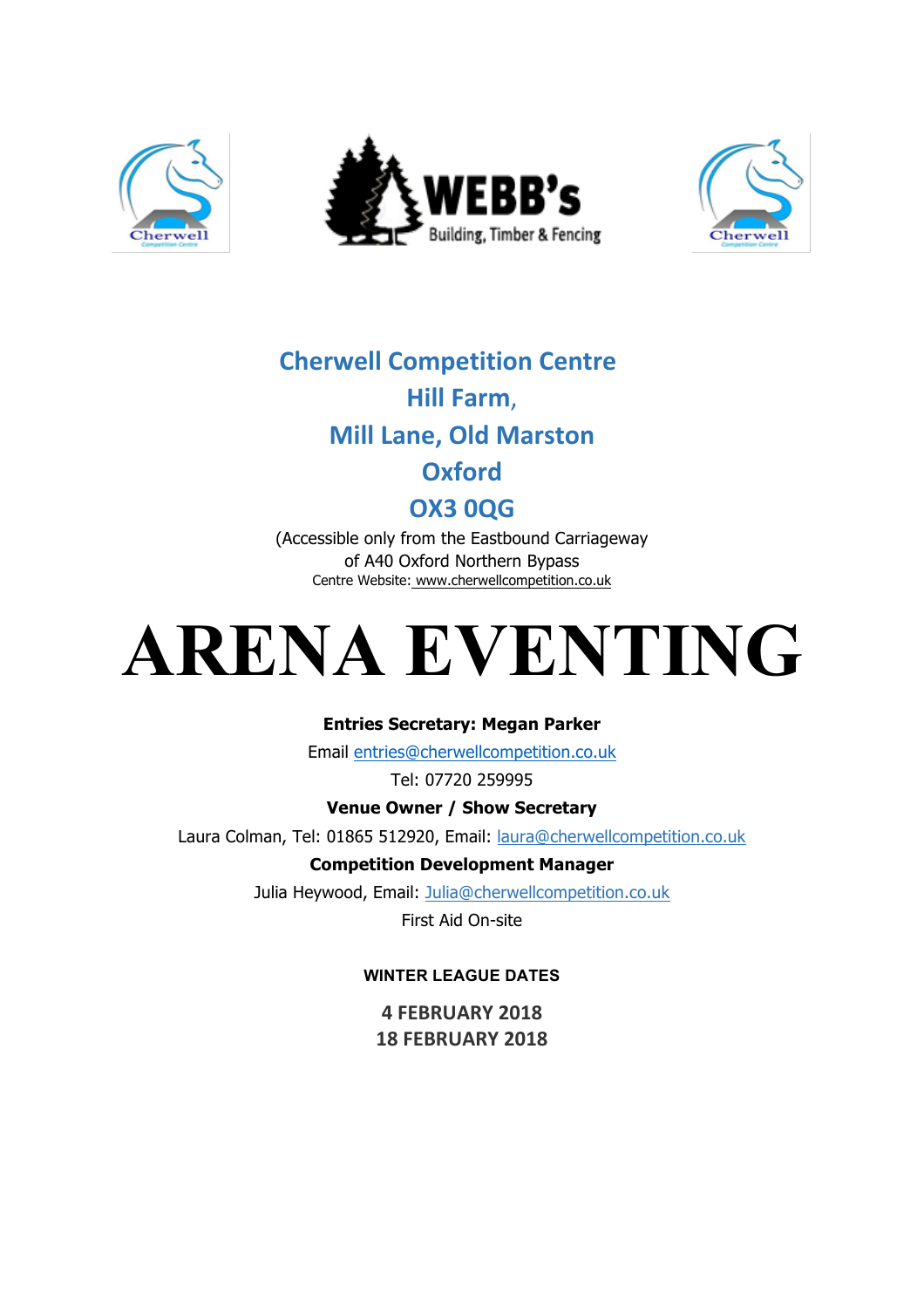**Classes start at 9.30am**

**Clear Round jumping from 9 am**

**Class 1 Webbswood Arena Eventing Challenge Horse 70cm - pre-entry only Class 1a Webbswood Arena Eventing Challenge Pony 70cm** - pre-entry only **Class 2 Webbswood Arena Eventing Challenge Horse 80cm - pre-entry only Class 2a Webbswood Arena Eventing Challenge Pony 80cm - pre-entry only Class 3 Webbswood Arena Eventing Challenge Horse 90cm - pre-entry only Class 3a Webbswood Arena Eventing Challenge Pony 90cm** - pre-entry only

All classes will be run over a section of Show Jumps followed by a variety of cross-country portable fences, all situated on an all-weather surface. Faults to be accumulated over both sections. The first section will be timed. The Competitor will jump the whole course unless eliminated. The winner will be the combination with the least faults over the whole course and the fastest time in the Show Jumping section.

All classes are open to horses and ponies. All courses are built on 'horse' distances

#### Webbswood LEADING RIDER POINTS SERIES Winter 2017/18

We will be running a points table for the leading horse/pony and rider combination at each of the heights. The series will commence and run through all of the listed dates. A winners Sash, Championship Rosette and trophy will be presented to the leading rider at the end of the series. The overall points winner will receive a saddle cloth.

**Prize Information:** Prize Money £20, £15, £10 Rosettes to 6th in both Sections. Prize money will be paid out on a ratio of one prize in 5 starters I.e.  $1-5$  Starters = 1 prize,  $6-10$  Starters = 2 prizes,  $11-15$  Starters = 3 prizes

A special prize will be awarded to the highest place Pony Club Member in each Section. Please declare which pony club you are a member of on your entry. A prize will be awarded if there are three pony club members or more competing per class.

**Clear Round:** £10 if entered in height class or £10 plus first aid if not jumping in height class. Clear round will be pick your own over any eight obstacles but must be jumped in the corrected flagged direction. This will only be over 70 cm and you will be able to go through the water.

**Entry Fee:** £15 per height class **First Aid** - £5 per rider

All entries in advance so individual times can be given. **Pre-Entries** close 5pm on the Friday evening prior to each event.

**Course-Walk:** Course walk times will be in between height class times **www.cherwellcompetition.co.uk**

**Please check Cherwell Competition Centre's website from the Friday evening before the show for individual times www.cherwellcompetition.co.uk**